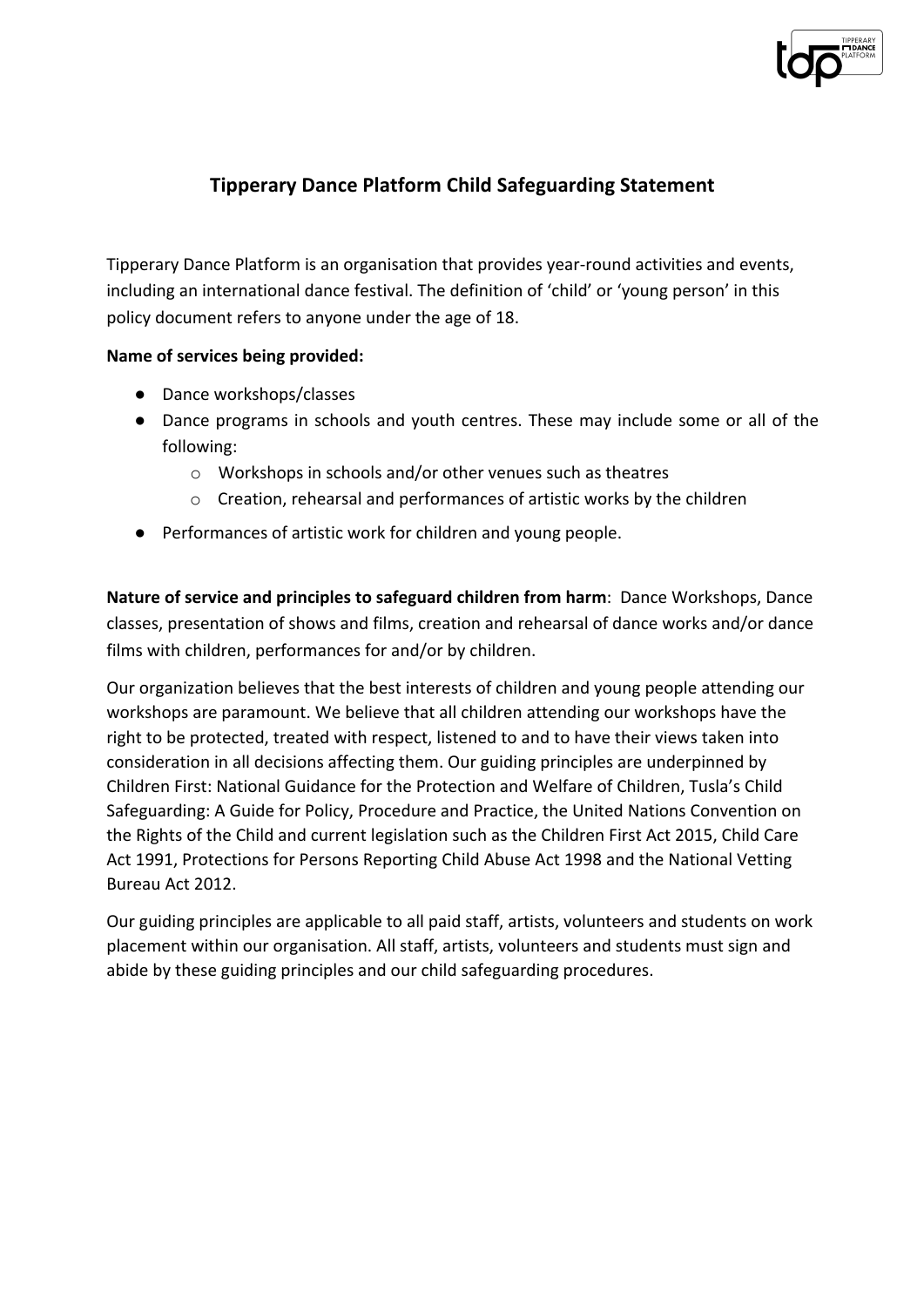

## **Risk Assessment**

Section 2 of the Children First act 2015 defines harm as the following: *"harm means in relation to a child – (a) assault, ill-treatment or neglect of the child in a manner that seriously affects or is likely to affect the child's health, development or welfare, or (b) sexual abuse of the child."*

We have carried out an assessment of any potential areas for harm to a child while availing of our services. Below is a list of the areas of risk identified and the list of procedures for managing these risks.

|                | <b>Risk identified</b>                                                                           | Procedure in place to manage identified risk                                                                                                                                                                                                                                                                  |
|----------------|--------------------------------------------------------------------------------------------------|---------------------------------------------------------------------------------------------------------------------------------------------------------------------------------------------------------------------------------------------------------------------------------------------------------------|
| 1              | Risk of harm not being recognized<br>by Tipperary Dance Platform                                 | Procedure for provision of and access to child<br>safeguarding training, induction and information,<br>including the identification of the occurrence of<br>harm.                                                                                                                                             |
| $\overline{2}$ | Risk of harm not being reported<br>correctly by Tipperary Dance<br>Platform                      | All Tipperary Dance Platform Staff and Volunteers<br>have access to the reporting procedure of child<br>protection concerns to Tusla. This information<br>includes information on the role and<br>responsibilities of the Designated Liaison Person<br>and Mandated Persons.                                  |
| 3              | Risk of harm due to bullying of a<br>young person                                                | All staff and volunteers are given our Anti Bullying<br>Policy in order to guide any/all dealings with<br>incidences of bullying within our organisation.                                                                                                                                                     |
| $\overline{4}$ | Risk of young person being<br>harmed by Tipperary Dance<br>Platform staff member or<br>volunteer | Procedure in place for the safe recruitment and<br>selection of staff and volunteers to work with<br>young people.<br>Garda Vetting is followed by all staff and<br>volunteers working with young people prior to<br>commencement of role<br>Code of behaviour made available to all staff and<br>volunteers. |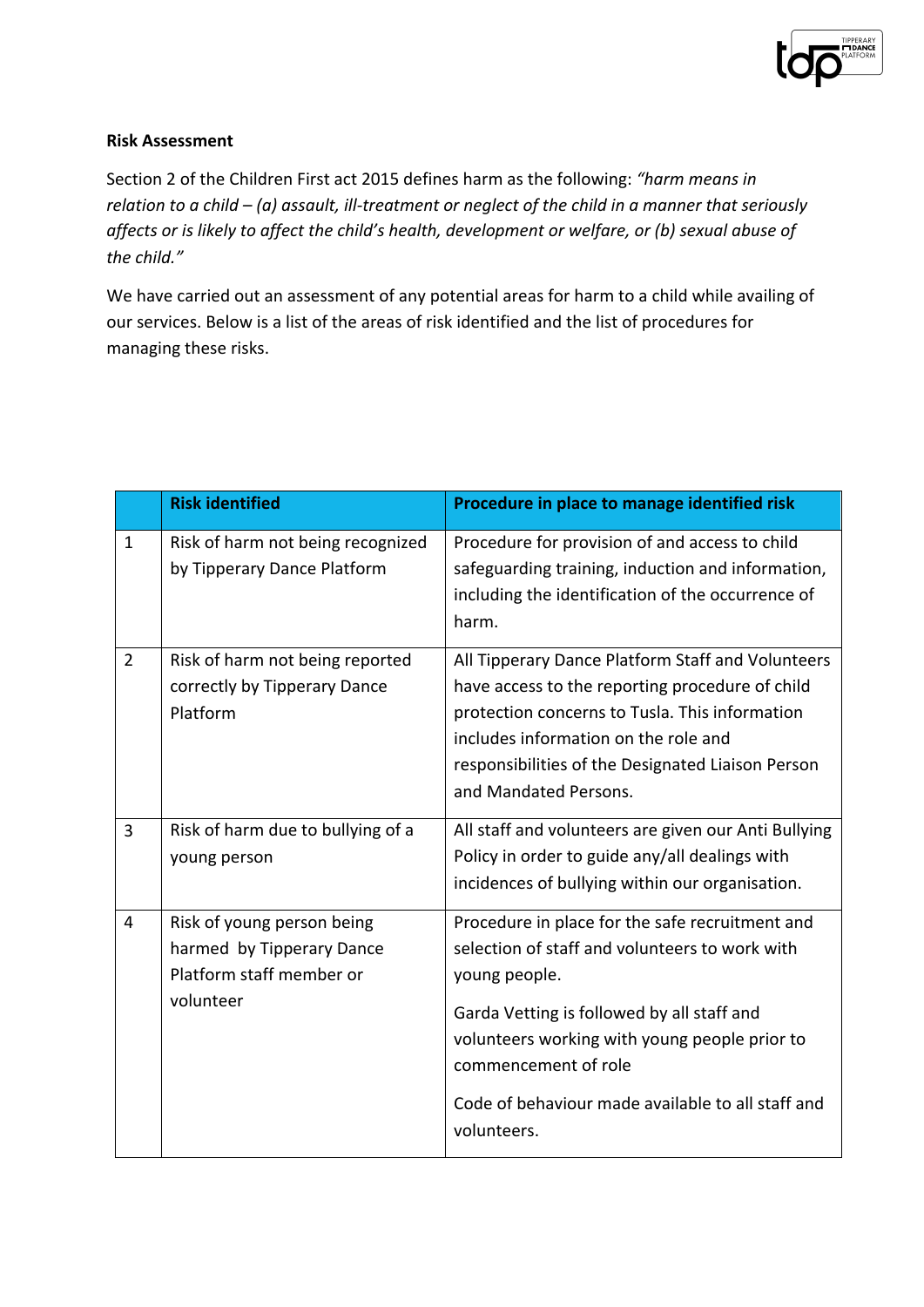